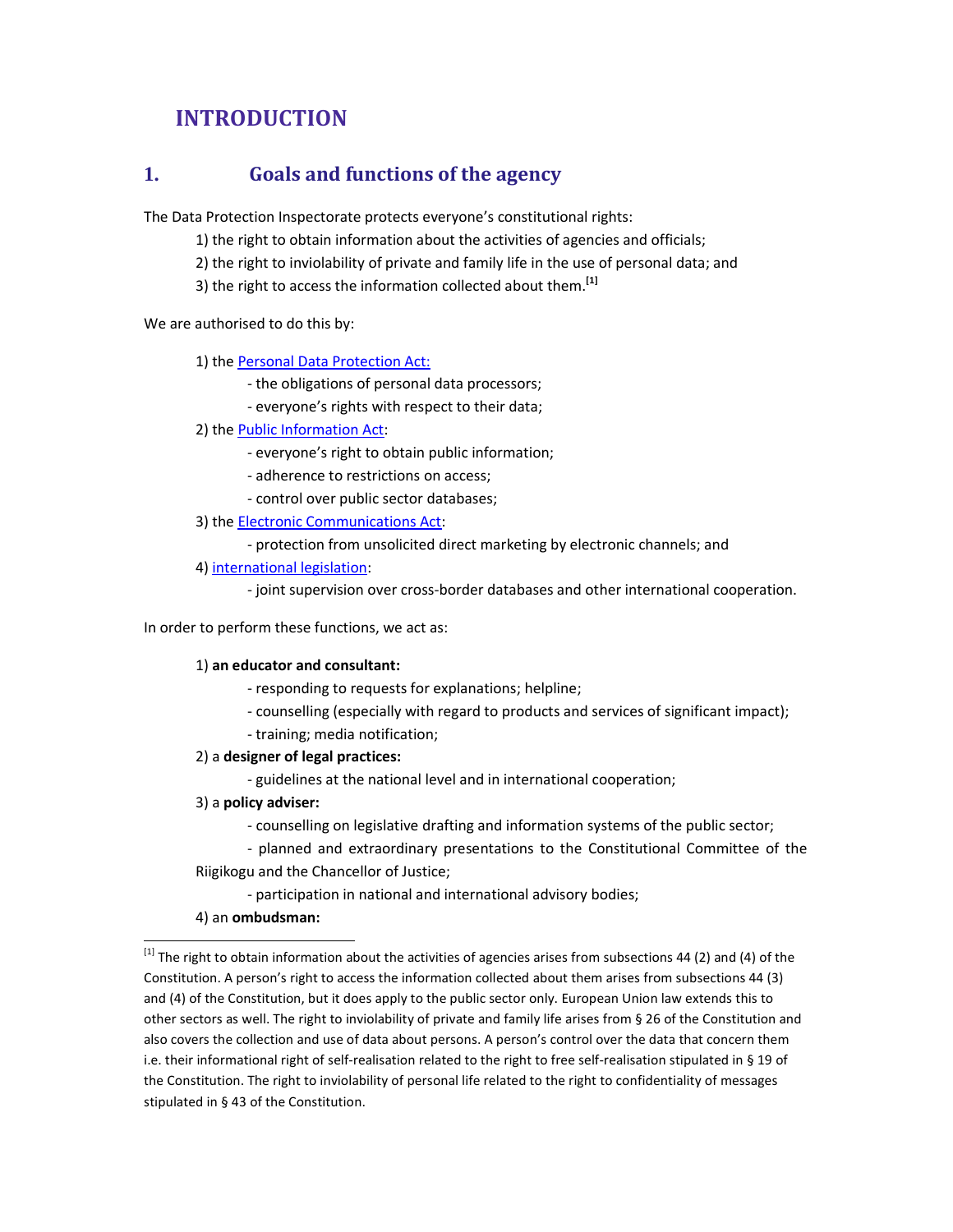- we resolve complaints and challenges, and verify facts in the course of state supervision where necessary;

- we initiate supervision ourselves in the event of suspicions;

- we issue legally binding precepts and decisions on challenges;

#### 5) an **auditor and a licensor**;

- compliance and adequacy audits (incl. audits of cross-border databases);
- comparative monitoring (incl. monitoring of cross-border databases);
- processing and registration of sensitive personal data;
- co-ordination of public sector databases;
- granting permission to use personal data for scientific research without the consent of data subjects;

- granting permission to forward personal data to foreign countries with insufficient personal data protection levels; and

#### 6) an **enforcer and a punisher**:

- imposing penalty payments;

- in emergency situations, we apply security measures ourselves at the expense of the personal data processor;

- extra-judicial misdemeanour procedures.

# **2. Activity statistics**

Our activities in recent years are partially illustrated by the following table:

|           | <b>Sensitive Personal</b><br><b>Data Processing</b><br>Register |     | <b>Explanation</b><br>requests,<br><b>demands</b> | Calls to<br>helpline | Challenges,<br>complaints | <b>Administrative coercion and</b><br>punishments for misdemeanours |                                           |                               | <b>Approval of</b><br>public sector<br>databases |
|-----------|-----------------------------------------------------------------|-----|---------------------------------------------------|----------------------|---------------------------|---------------------------------------------------------------------|-------------------------------------------|-------------------------------|--------------------------------------------------|
|           | notification precepts<br>applications                           |     | and<br>memos,<br>requests<br>for<br>information   |                      |                           | precepts                                                            | Misdemeanour<br>procedures<br>(completed) | fines,<br>penalty<br>payments |                                                  |
| 2010      | 468                                                             | 50  | 893                                               | 1061                 | 592                       | 153                                                                 | 35                                        | 15                            | 136                                              |
| 2009 1429 |                                                                 | 459 | 944                                               | 851*                 | 306                       | 49                                                                  | 46                                        | 12                            | 265                                              |
| 2008      | 960                                                             | 210 | 679                                               |                      | 358                       | 37                                                                  | 23                                        | 14                            | 91                                               |
| 2007      | 629                                                             | 106 | 251                                               |                      | 110                       | 35                                                                  | $\overline{4}$                            | $\overline{2}$                | 11                                               |

\*we launched the helpline in March 2009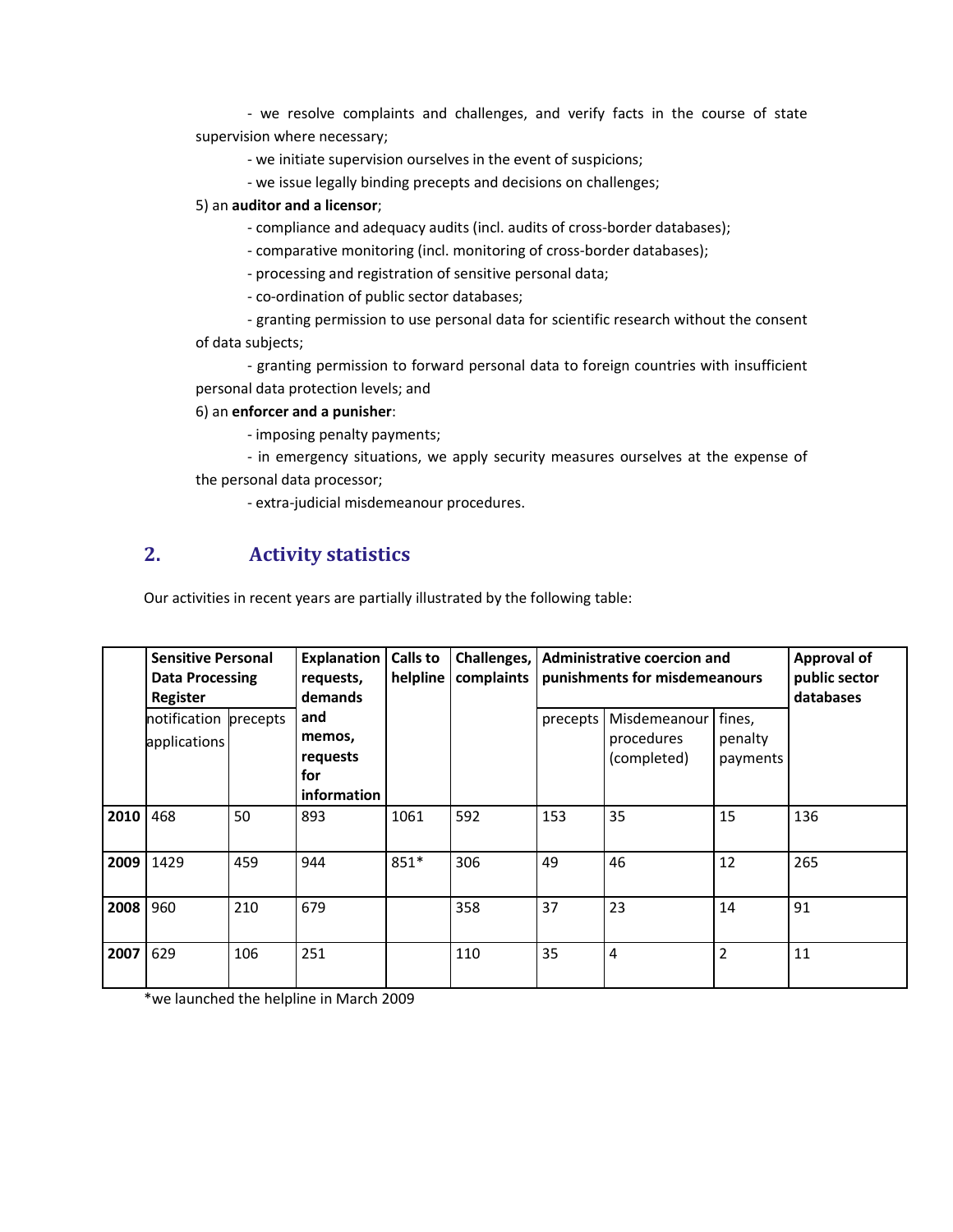The volume of explanatory and counselling work (requests for explanations; helpline) has stabilised compared to indicators from the previous two years.

However, the number of complaints and challenges has doubled. In our opinion, this increase has not been caused by a sudden deterioration in the area of information law, but the fact that people are better informed about their rights.

The number of precepts has almost trebled due to the increase in the number of complaints and challenges as well as the new form of supervision – comparative monitoring. Tens or hundreds of objects of monitoring are reviewed in one monitoring session and we react to serious omissions with proposals and precepts. We launched three monitoring sessions in 2009 and completed six such sessions in 2010.

Compliance and adequacy audits are also a new form of supervision, and we initiated four audits in 2010. These audits give us a comprehensive picture of the compliance of large and sensitive information systems with personal data protection requirements. We use international methodology to conduct these audits.

Notification of sensitive personal data processing moved largely to the Internet at the end of January 2010. Automatic error filters and the standard forms based on the submitted type make it easy for both the submitter and the receiver. The precepts issued to those who ignore the registration obligation are also standard. This is why we transferred the notification to our administrative department, as it allows our main departments to focus on more specific work.

Last year we issued five personal data protection and public information guidelines and participated in the preparation of nine opinions via the common workgroup of European data protection authorities.

The agency's budget was 8,624,255 kroons. There are still 18 positions covered by the salary fund. The rate of staff turnover decreased  $-2$  colleagues left the agency. There were no significant structural changes.**[2]**

# **3. Activity methods**

 $\overline{a}$ 

The scope of personal data protection covers all sectors of society. It also covers all private persons who process the personal data of others outside of the private sphere (e.g. on the Internet). All institutions and also all persons in private law that perform public functions or use public funds are possessors of public information.

There is the constant threat – considering the total number of potential objects of supervision, the small number of staff we have and the increase in the amount of work placed on the 'conveyor belt' – that we will not be able to see the wood for the trees.

 $^{[2]}$  Two of the main departments deal with personal data protection and public information issues. In order to improve competence, one of them specialises in 'soft' areas of life (e.g. ordinary business, education and the social sphere and the Internet) and the other in 'hard' areas of life (e.g. security, legal protection, finance and statistics). The administrative department provides support services, registers cases where sensitive personal data are processed and organises communication with the public. As we are first and foremost a legal authority, our Chief Legal Officer reports directly to the Director General.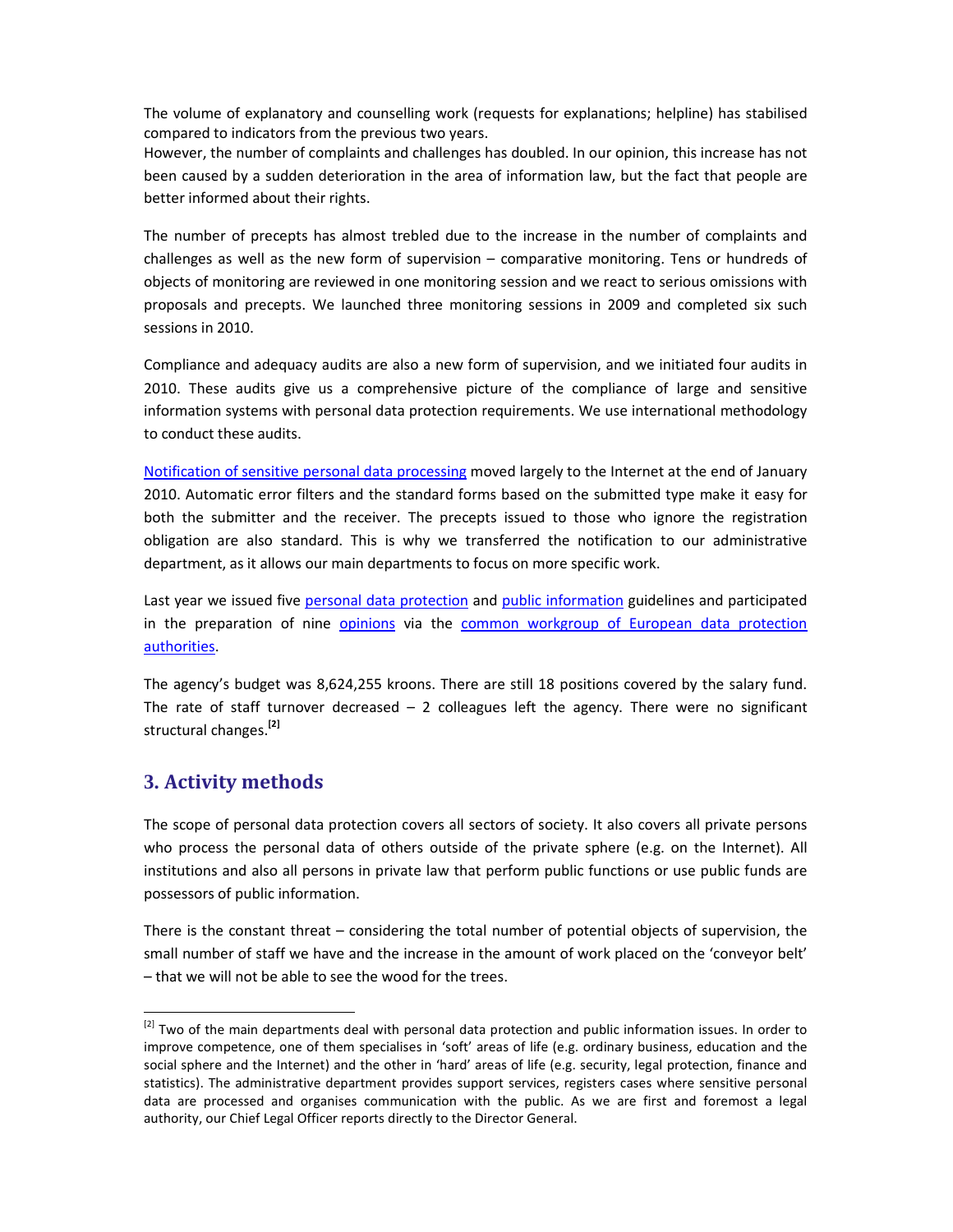So how can we be influential in our area of responsibility regardless of our quantitative indicators? The first thing we did was to accelerate the 'conveyor belt' of reacting activities (registration, requests for explanations and review of complaints) in order to increase the scope of supervision on our own initiative and other proactive activities. This includes:

- 1) from 2008 to 2009, we launched a major action to call processors of sensitive personal data to comply with the notification obligation, which means that less supervision is required in this area and the notification conveyor belt moves quickly with the help of online proceedings and does not create much burden for us;
- 2) the helpline cuts our workload, as answering simple questions by phone is less timeconsuming than correspondence;
- 3) we introduced a simplified supervision procedure with regard to less complicated problems; and
- 4) we use risk-based gradation of measures when we react to breaches.**[3]**

Getting the volume of work that lands on our desks or reacting work under control allows us to act as a strategic regulator:

- 1) we intervene on our own initiative where risks are higher and intervention has a greater impact;
- 2) we use new forms of supervision: extensive comparative monitoring and audits that allow us to see the big picture;
- 3) instead of 'retail training', we focus on the preparation of guidelines and 'wholesale training';
- 4) we improve the efficiency of cooperation; and
- 5) we improve the efficiency of our media work.

l,

### **4. Improved adherence to the Public Information Act**

The monitoring conducted in 2009 and 2010 indicated that there were gaps in adherence to the Public Information Act, which entered force at the start of the previous decade. The requirements established for the websites and web-based document registers of institutions by law were ignored on a large scale. There was no consistency in the interpretation of the act (especially in the implementation of access restrictions regarding information) or in the structure of web information in the public sector.

There are many reasons why we found ourselves in such a situation. First of all, nobody owned the subject of public information at the state level. The situation was often also the same at the level of institutions where people tended to regard public information requirements as an annoyance that got in the way of their principal activities.

<sup>[3]</sup> Gradation from easier to more difficult: recommendation (feedback not demanded); proposals (feedback demanded); precept; penalty payment; misdemeanour procedure.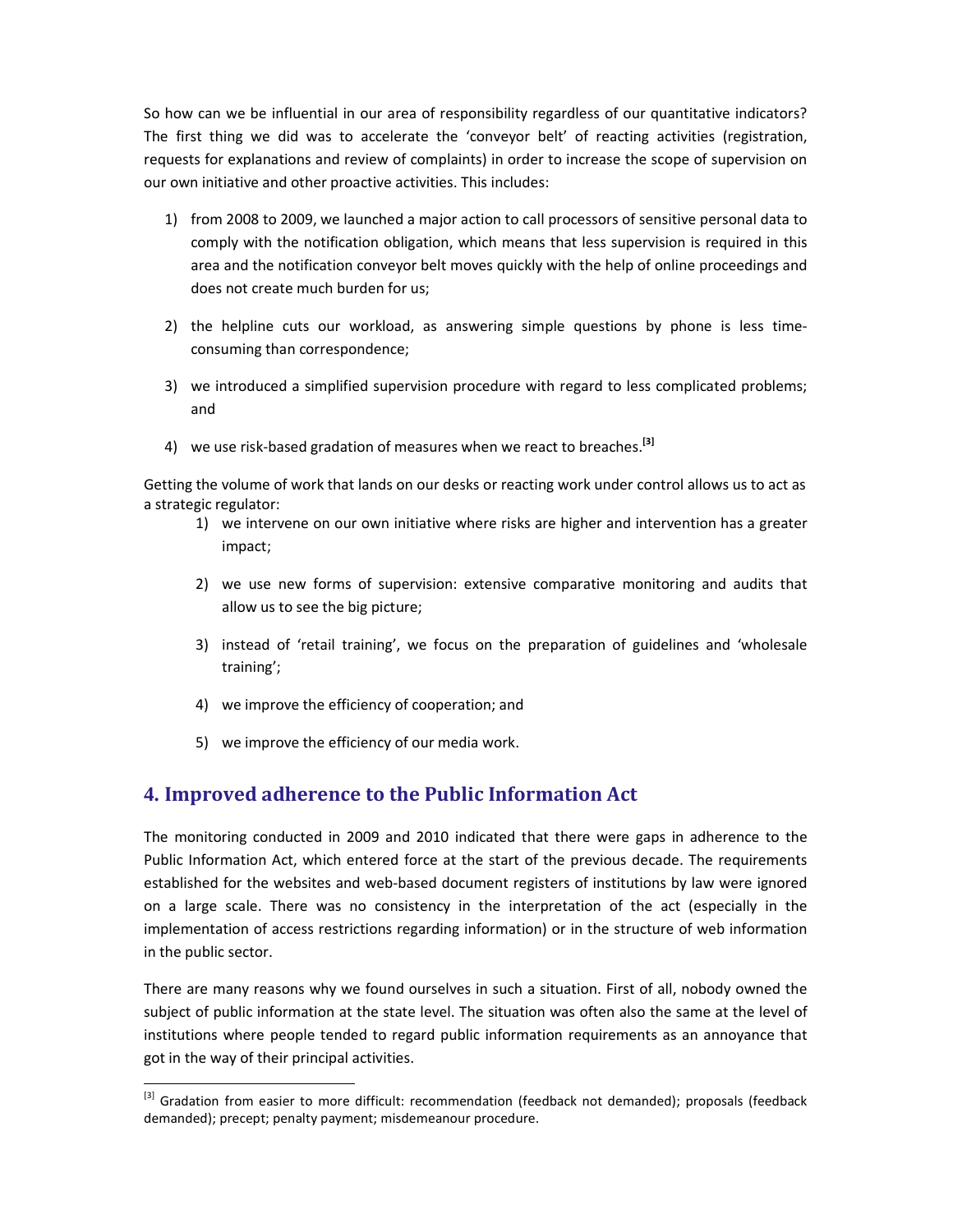Secondly, the lack of ownership meant that any training that was given was insufficient and there were no guidelines.

The third reason is the situation whereby every administrative agency and local government is forced to develop similar information systems, incl. document registers and websites, independently. This results in a waste of resources and inconsistency that makes things difficult for users. Information about the state of Estonia and its public sector is presented on the Internet considerably more inconsistently than similar information on larger states.

The fourth reason is that supervision of the adherence to the Public Information Act is mainly based on complaints, which proved clearly insufficient when problems started mounting up.

Monitoring allowed us to map the situation, obtain feedback and start to develop guidelines. We discussed the relevant drafts at several roundtables and training sessions. On 17 May 2010 we published the General Guidelines of the Public Information Act for institutions, which was followed by the publication of the abridged Special Guidelines for public information holders in private law on 16 June 2010.

The proposal made to the State Secretary regarding the determination of the owner of the subject of public information and adherence to the relevant act resulted in the amendment of the Common Bases of Operations Procedure (subsection 3 (3)) on 4 November 2010. It assigned to governmental agencies the obligation to appoint the person who is responsible for organising the publication of documents and protection of the personal data contained therein in the agency as a whole. This circle of persons overlaps largely with the document management executives of agencies. According to the regulation issued by the government, these persons must coordinate the relevant activities in the various departments of their agencies.

We organised extensive training for the representatives of state agencies and local authorities with the help of the Ministry of Finance and the State Chancellery, which was based on the General Guidelines of the Public Information Act.**[4]** The persons sent by state agencies to these training courses are presumably the same persons who will be in charge of adherence to the Public Information Act.

We are planning to cooperate with the State Chancellery to include the persons who organise adherence to the Public Information Act in central agencies in the network of document management executives of ministries that is already functioning. This network could make adherence to the Act more consistent and give effective feedback about any implementation problems.

We are planning to launch the development of the privacy policies of agencies with the help of the network. As an example, we prepared the privacy policy of the Data Protection Inspectorate How Do We Keep Information about Your Private Life? and published it on our website on 13 October 2010.

The harmonisation of web information in the public sector is based on the amendment regarding the information portal of Estonia made to the Public Information Act (§ 32<sup>1</sup>), which was developed with

 $\overline{a}$ 

<sup>&</sup>lt;sup>[4]</sup> Ten two-day training sessions in total, incl. three in 2010 (for state agencies) and seven in 2011 (for municipal, city and town governments).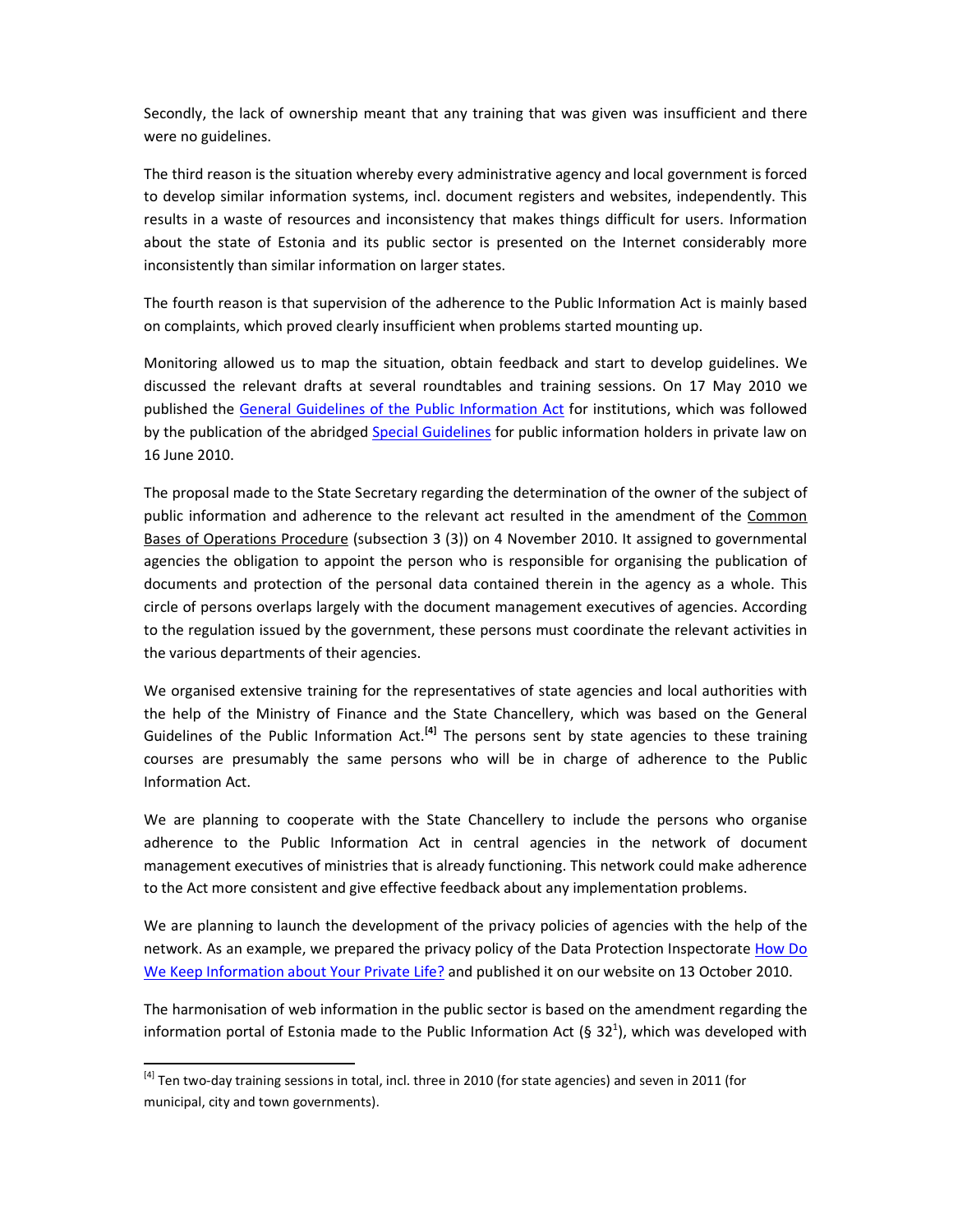our assistance and entered force on 28 December 2009. The information portal www.eesti.ee has existed for more than ten years, but the web information of agencies is not interfaced to the portal. There is no cooperation in its content management in the public sector.

In cooperation with the Estonian Informatics Centre, we organised two training days for persons who deal with web information in agencies (27 August and 10 September 2010). We proceeded from the need to create a network of the people who are responsible for web messages in agencies. We hoped that the training would give the extra push needed for the creation of this network.

Unfortunately, I must admit that the legal provision (§ 32<sup>1</sup> of the Public Information Act) concerning the Estonian information portal has not had any significant impact. There was still no implementing regulation at the time this text was written. We need an implementing regulation to stipulate the exact obligations of public information holders with regard to the information portal. Without this, there will be no cooperation between the small central office of the information portal and all other agencies.

# **5. Private life in employment relationships**

The issue of the personal data of employees was our priority in our proactive activities concerning personal data protection in the previous year. This covers the collection and use of the data of jobseekers, employees and former employees, and background checks concerning employees.

The legal foundation for this does exist. The Employment Contracts Act stipulates that an employer who prepares an employment contract may only ask a person for information with regard to which the employer has a legitimate interest  $(§ 11)$ . During the employment relationship, the employer must respect the privacy of employees and verify the performance of their duties in a manner which does not violate the employee's fundamental rights (clause 28 (2) 11) of the Employment Contracts Act). The Personal Data Protection Act stipulates the general principles (expedience and minimalism; see § 6).

However, these are just the general principles. When we started a discussion about their implementation in real life, the only more or less clear and unanimous opinion was that employees may not be observed on camera in toilets and shower rooms.

Hundreds of practical questions were raised in the course of the discussion – how can the background of jobseekers and employees be checked, who may read e-mail messages containing the employee's name and the employer's domain name, how to check the health of employees etc.

There were also disputes about fundamental issues of the theory of law. For example, when does an employer process the personal data of an employee on the basis of the latter's consent (as we all know, consent may be withdrawn) and when is it done to guarantee performance of the employment contract.

The data protection agencies of several countries have prepared short and simple guidelines about the rights and obligations of employers and employees. We wanted to do the same. Unfortunately, we found that it was out of our reach, as there was no basic legal analysis in Estonia. Legal literature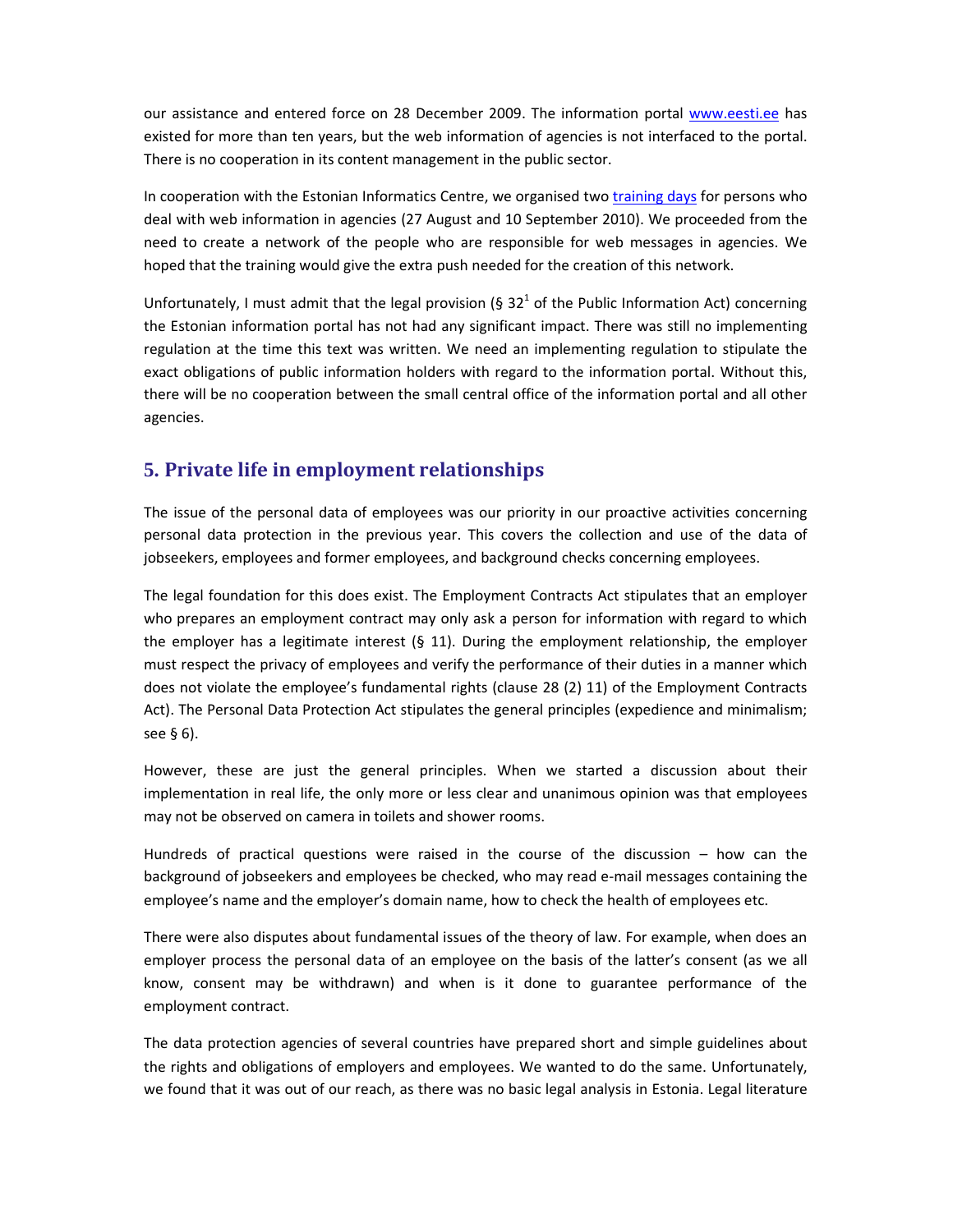only covered a few aspects and national court practice offered even less. There was no legal foundation on which we could build our simple summary.

We discussed the subject of protection of private life in employment relationships at our annual conference on 27 January 2010 and later at a roundtable for employers and central employee organisations which was attended by other agencies and experts. Personal Data Processing in Employment Relationships was at last ready for publication on 24 January 2011.

Monitoring of video surveillance of employees was also covered by the subject of personal data processing in employment relationships.

### **6. Personal data protection and databases**

The more sensitive the information contained in a database, the stronger the internal control measures that the keeper of the database must apply regarding the use of such information. For example, internal control of the use of the Population Register is relatively efficient. We are informed of any suspected cases of misuse.

Management of information assets, incl. granting of access rights, was centralised in the Police and Border Guard Board after the merger of the agencies, and the internal control system of the merged agency was made more efficient. I advise other agencies that keep large, sensitive databases to look into the implementation of a similar model.

Zero tolerance was established with regard to persons who misuse the police database, and anyone doing so is punished with disciplinary as well as misdemeanour procedures. There is regular information exchange between the police and ourselves for this purpose. This has brought about a noticeable change for the better within the organisation.

Once the problem of archiving and deleting outdated data finds a satisfactory solution, we will be able to say that the biggest risks relating to the police database have been minimised.

We also wanted to launch cooperation in the area of e-health similar to the internal control of the Population Register and the police database. However, the relevant agreement so far only exists on paper, as there is no supervision model in e-health.

We did conduct separate monitoring of the registers of residents created by local authorities on their own initiative. Local authorities are the local keepers and users of the National Population Register. Several local authorities, however, still keep additional local registers of residents without having any legal basis for doing so. We issued precepts requiring their closure.

### **7. Other important issues of personal data protection**

Requests for explanations and complaints about unlawful disclosure of payment defaults and debts have been a growing segment since 2008. Even the fact that our legislation, which permits disclosure of payment default data without the person's consent in the interests of transaction turnover, is among the most liberal in Europe.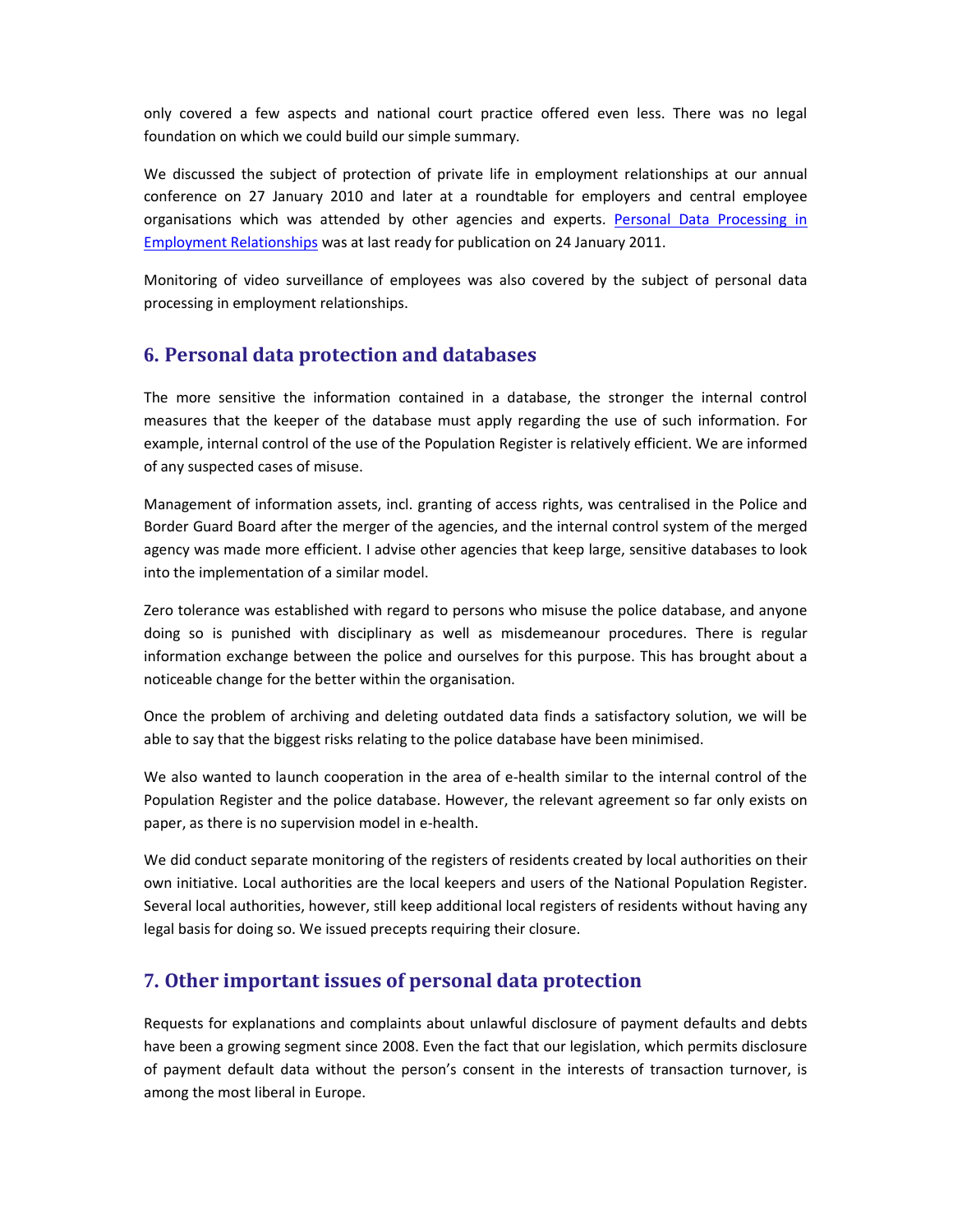We have issued guidelines regarding disclosure of information about payment defaults and debts (Disclosure of Payment Defaults, published on 2 February 2010), given information and issued precepts, and imposed misdemeanour punishments.

An even larger number of requests for explanations and complaints relate to search engines and communication environments. The problem of insufficient awareness about the Internet emerges far too often. People fail to understand that search engines only reflect data on websites *("Remove my data from Google!").* People keep posting their data on websites opened by search engines. They do not understand that uploading photos and details of other persons is impolite and illegal, and may lead to criminal liability.<sup>[5]</sup> Unfortunately, I have to admit that the practice and motivation of police officers to investigate identify theft is sometimes insufficient.

We conducted comparative monitoring of the terms of use of social networking environments, and made proposals and recommendations to their administrators.

I am embarrassed to say that our state itself keeps outdated information that is damaging to people on the Internet where it can be accessed by search engines. I am talking about the official publication *Ametlikud Teadaanded.* It is web-based and can be googled. Every type of notice is published for a reason, and this passes in time. However, there is no deadline until which these notices remain public. A court summons or bailiff's notice remains on the Internet for years. It stays there even if the person is cleared of any wrongdoing. We found that this situation could not have been intentionally created and it was a gap in legislation. This is why we are having outdated notices removed on the basis of complaints, until permanent legislation is established. Reacting to complaints is of course a temporary solution.

I found the problem of *Ametlikud Teadaanded* so serious that I used the right to present an extraordinary report to the Constitutional Committee of the Riigikogu and made suggestions on how to solve the problem. This was not my only extraordinary report – I presented another regarding the draft amendment of the Political Parties Act (516 SE). I am pleased to say that the legislator accepted the suggestions made in both reports.

Our regulation of electronic direct marketing was insufficient and in conflict with European Union law. I commend my colleagues from the Ministry of Economic Affairs and Communications for the relevant amendments to the Electronic Communication Act and the Information Society Service Act. These entered force on 10 July 2010. The amendments have given us a better legal basis for handling electronic advertisements (especially in e-mail and text messages) that disturb people. We are trying to deal with the biggest spammers preventively in order to reduce the number of complaints.

§ 16 of the Personal Protection Act permits us to organise scientific research without the consent of the examined persons in certain cases; only the permission of the Data Protection Inspectorate is required. Use of this provision really took off last year. We are of course cautious about giving such permission. It usually concerns the need to merge personal data from different databases (e.g. from health-related databases) for the purpose of research. Merging data means that the person who issues the data cannot de-personalise them, as otherwise they could not be tied to data from other

l,

 $^{[5]}$  Identity theft is punishable pursuant to § 157.2 of the Penal Code.